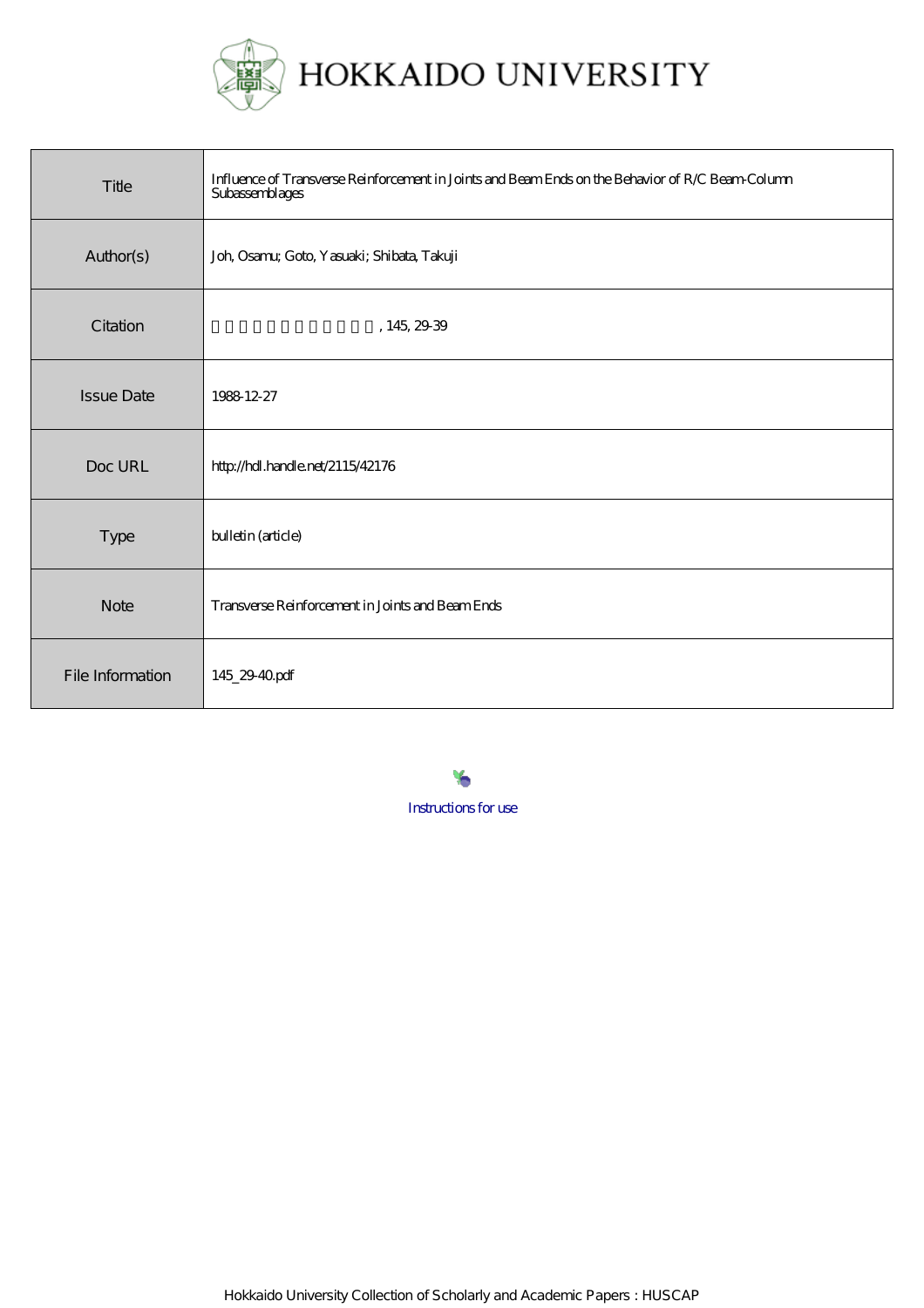# ( Transverse Reinforeement in Joints and Beam Ends )

# INFLUENCE OF TRANSVERSE REINFORCEMENT IN JOINTS AND BEAM ENDS ON THE BEHAVIOR OF R/C BEAM-COLUMN SUBASSEMBLAGES

Osamu JoH, Yasuaki GoTo, Takuji SHIBATA (Received September 10, 1988)

## Abstraet

 In the recent earthquake-resistant design of reinforced concrete frames, the importance of the behavior of the beam-column joint is marked since the weak beam-strong column mechanism is recommended in general. The shear failure or shear cracking in joints must be prevented as a matter of course, and moreover the siippage of beam bars from the joint should be also avoided because it will reduce the energy absorbing capacity of frames. To avoid such slippage, the confinement of core concrete in members may have some influence on the limitation of the deterioration of bond stress. Experimental work was carried out in order to determine the influence of transverse reinforcement in joint paneis and/or the connecting ends of beams on the behavior of R/C beam-column subassemblages. The test results showed that the heavy transverse reinforcement in joints reduced the slippage of beam bars from the joint panel and enhanced the panel stiffness after cracking, and that such reinforcement in the beam ends showed little effect on relieving of the stiffness degradation of frames after yielding. One of specimens that was treated as bondless within the joint region of the beam bars developed sufficient ductility but low energy absorption.

### 1. lntroduction

 Reinforced concrete interior beam-column joints designed in such a way as to develop the weak-beam strong-column frame mechanism under lateral loads generally have flexural yield regions at the ends of the connecting beams. These joints have a tendency to show undesirable hysteretic behavior due to the bond deterioration of beam bars within the joint panels during severe cyclic loadings after yielding at the adjacent beam ends. In this paper, the effect of heavy transverse reinforcement in joint panels and/or in beam ends on improv ing the hysteretic behavior of frames is discussed on the basis of test data.

Department of Architecture.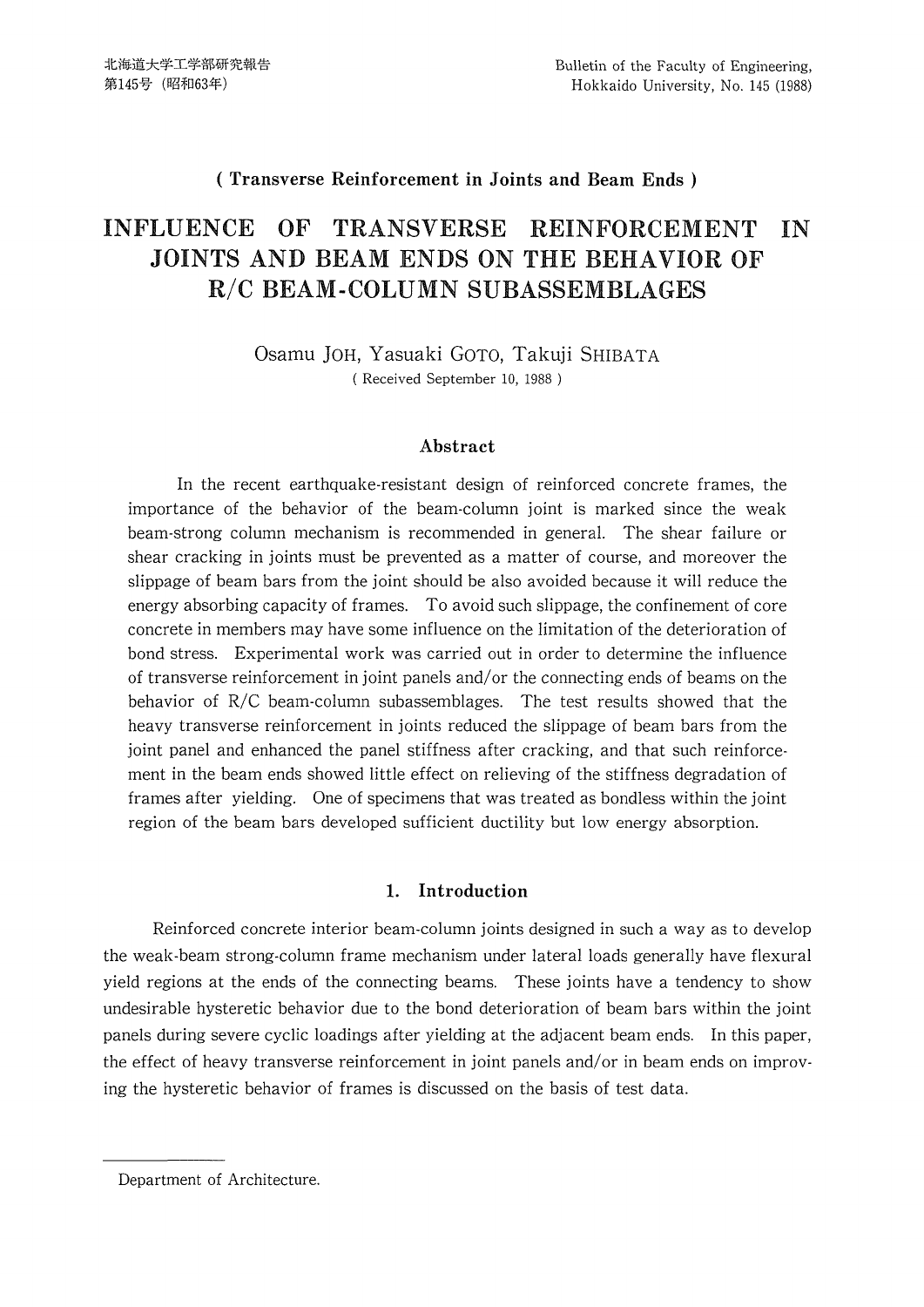#### $\overline{2}$ . **Experimental Work**

Test Specimens: The test specimens are interior beam-column subassemblages corresponding to ones extracted from the intermediate stories of reinforced concrete multistory frames. Five specimens shown in Fig. 1 were subjected to constant axial column loads and lateral load reversals. They had a cross shape with no perpendicular-direction beam and no slab, and about a half scale of actual frame members. All specimens were designed so that plastic hinges at the beam ends should form prior to flexural yielding in the columns and shear failure in the beams, columns or joints. The columns were identical in all specimens with



Fig. 1 Detail of specimens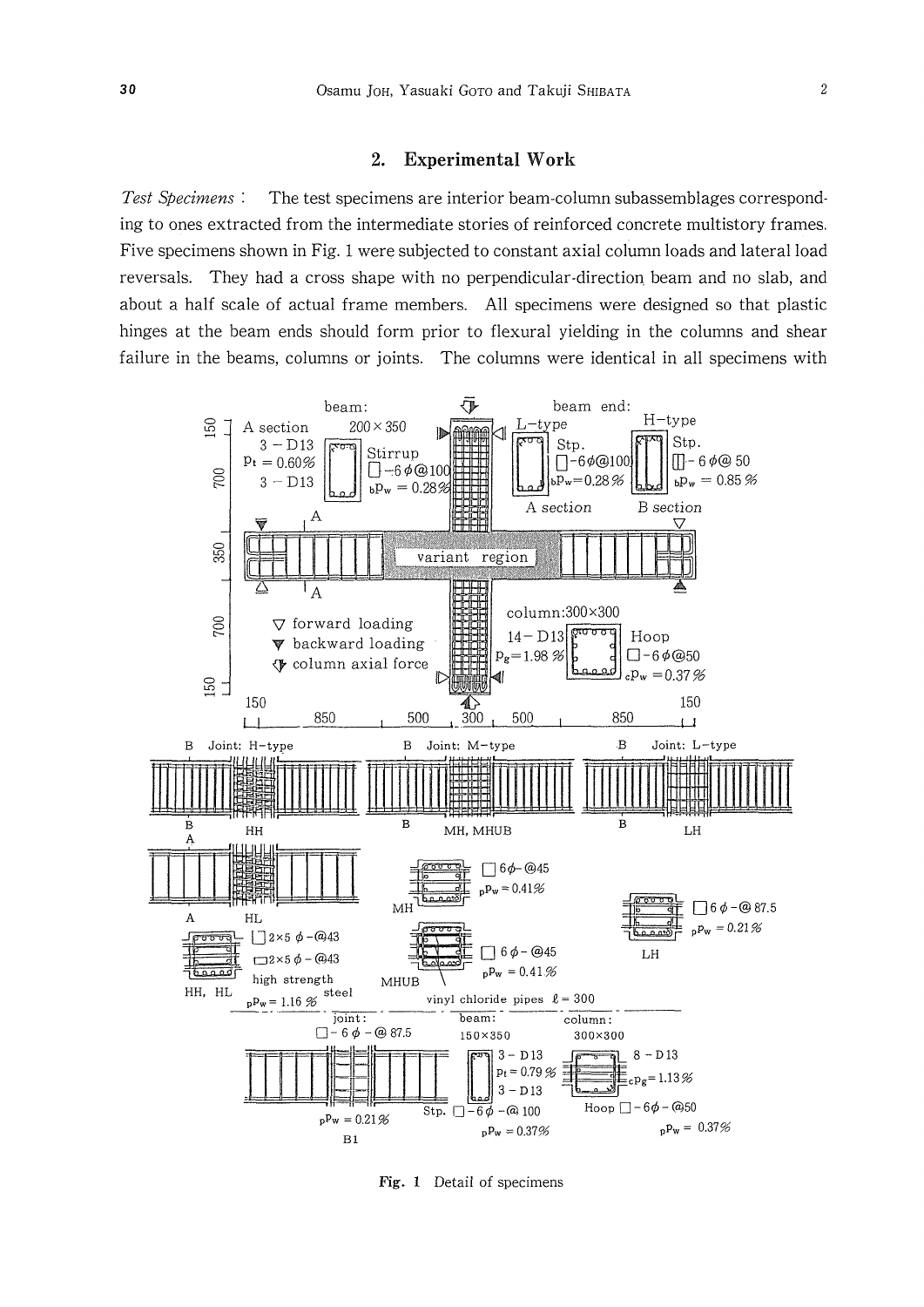cross-section of 30cm x 30cm, a distance of 175cm between top and bottom reaction points, a longitudinal reinforcement of  $14$ -D13 with a gross reinforcement ratio of  $1.98\%$  and hoops of 6mm in diameter at every 5cm spacing with a shear reinforcement ratio of  $0.37\%$ . The beams were fundamentally composed of a cross-section of 20cm x 35cm, a distance of 300cm between two loading points, longitudinal bars of 3-D13 with a reinforcement ratio of  $0.60\%$ at the both top and bottom, and stirrups of 6mm in diameter at every 10cm spacing with the shear reinforcement ratio of  $0.28\%$  at the middle parts of beam span. The beam bars were passed through the joints and the ratio of the column depth to the bar diameter was 23.

Five specimens showed variations in the lateral reinforcement of the joint panels and/ or in the transverse reinforcement of the beam ends. As the first variation, the three type of lateral reinforcement in the joint panels were provided as follows  $\cdot$  -

 'H':higher reinforcement type, where spiral hoops and spirai ties of high strength steel were arranged at the reinforcement ratio of  $1.16\%$ , corresponding to the requirements of NZS 3101-19822),

'M' : middle reinforcement type, where hoops were arranged at the reinforcement ratio of 0.41%, applied to the requirement of shear reinforcement for columns, other than the special requirement for the flexural hinge regions, in the code of ACI  $318-813$ ,

 $'L'$ : lower reinforcement type, where hoops were arranged at the reinforcement ratio of 0.21%, according to the usual practice in Japan.

 As the second variation, two types of transverse reinforcement in the beam ends were provided as follows: -

 $'L'$ : lower reinforcement type, where stirrups were arranged equally to the middle part of the beam span at the reinforcement ratio of  $0.28\%$ ,

 $'H'$ : higher reinforcement type, where stirrups and sub-ties were arranged at the ratio of 0.85%, three times the ratio in the lower type specimens.

|      |                             | Variations |        | Concrete |                 |       |  |  |
|------|-----------------------------|------------|--------|----------|-----------------|-------|--|--|
| name | transverse<br>reinforcement |            | others |          | modulus         | split |  |  |
|      | Joint                       | Beam       |        | comp.    | 10 <sup>5</sup> |       |  |  |
| HH   | high                        | high       |        | 261      | 2.12            | 25.4  |  |  |
| HL   | high                        | low        |        | 280      | 2.65            | 31.0  |  |  |
| MH   | middle                      | high       |        | 287      | 2.93            | 27.1  |  |  |
| LH   | low                         | high       |        | 274      | 2.62            | 27.6  |  |  |

| Table 1 | Variations of specimens    |
|---------|----------------------------|
|         | and properties of concrete |

| Table 2 | Properties       |  |  |  |  |
|---------|------------------|--|--|--|--|
|         | of reinforcement |  |  |  |  |

|         | vielding | fracture | $elon -$<br>gation |
|---------|----------|----------|--------------------|
| D13     | 3850     | 5970     | 22.9               |
| $6\phi$ | 3800     | 5220     | 23.0               |
| $5\phi$ | 10800    | 12900    | 8.3                |

note:

unit of Tables 1 and 2 is kgf  $/cm<sup>2</sup>$ , except for elongation of %

\*1 unbond beam bars within joint

middle

l}IUB

\*2 beam width of 15cm, column axial bars of  $8-D13$  (previous test series  $[1]$ )

266

2.41

26.6

modulus (secant) = value at 33% of compressive strength

 $31$  | low | low | \*2 | 216 | 1.81 | 23

high  $| \cdot \cdot \cdot |$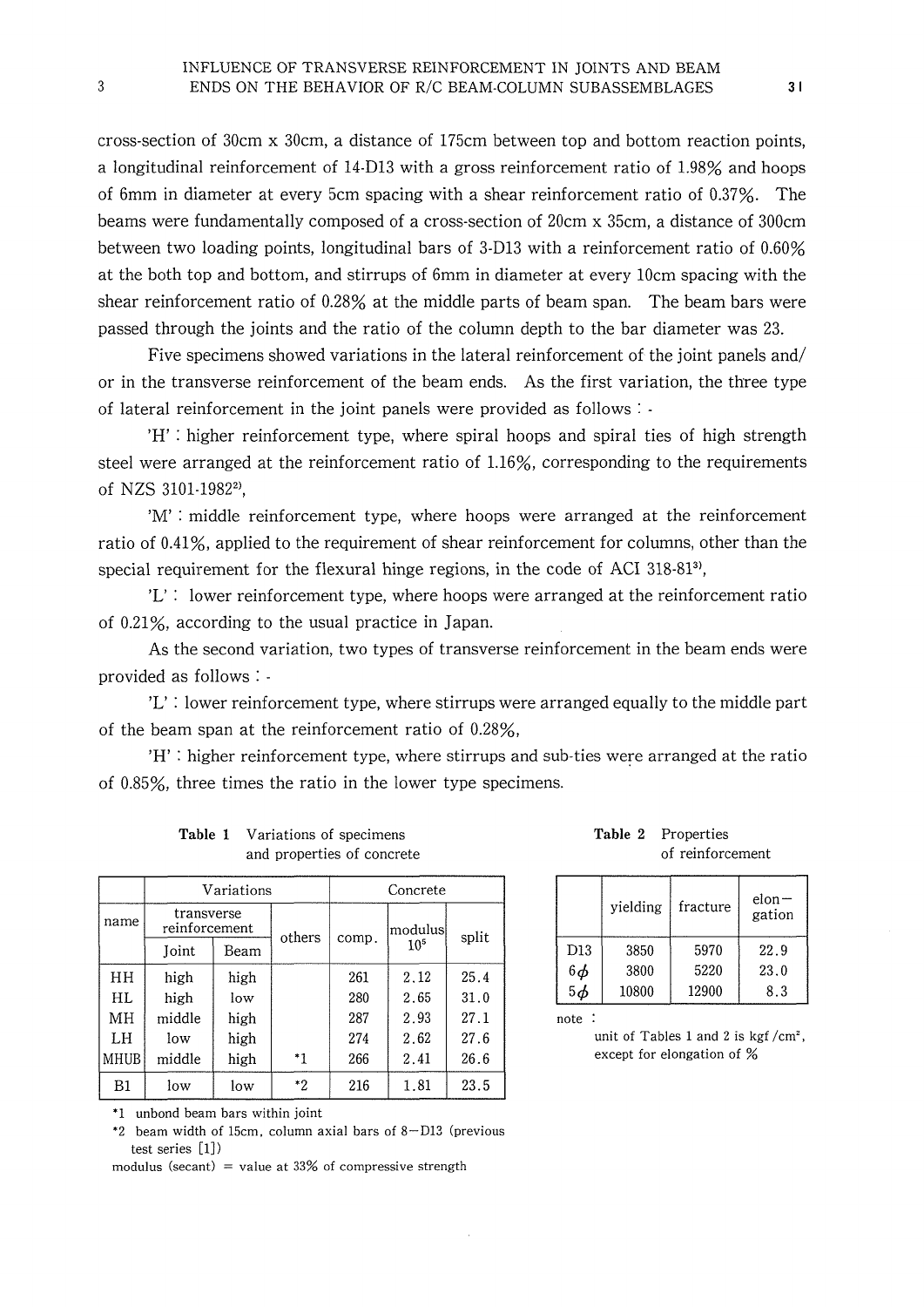The specimens were named for the combinations of the above-mentioned two varia tions  $\gamma$  for example, 'HL' means a specimen which was arranged by higher lateral reinforcement in the joint panel and lower transverse reinforcement in both beam ends. The specimen 'MHUB', one of 'MH' types, was treated to be bondless within the joint region of the beam bars by using vinyl chloride pipes for the purpose of clarifying the role of the bond capacity beam-bars within the joint in the stress transrnission mechanism. Table 1 shows the variations of the specimens and also shows the properties of concrete. Compressive strength of the concrete was from 261 to 287 kgf/cm<sup>2</sup>. The properties of reinforcement were shown in Table 2. The specimen 'B1' was tested in another experimental series which were reported in detail in the previous paper<sup>1</sup>, and was compared in this discussion. The situations of this specimen was identicai to 'LH' except for the beam width of 15 cm, the axial reinforcement in the column of 8-D13 and the transverse reinforcement in the beam ends of the lower type specimen.

*Loading* The loading arrangement is schematically shown in Fig. 2. Two servoactuators were installed vertically connecting the tips of the beams and the reciprocal loading history given to the specimen is shown in Fig. 3 as represented with the story displacement angle. The axial load on the column was kept constant as  $f_c$ 'b<sub>c</sub>h<sub>c</sub>/6 during the test.

Instrumentation The displacement at the selected points on the beams and columns shown in Fig. 4(a) were measured using a reference frame. Measurements were also taken on the shear deformation of the joint and the beams as shown in Fig. 4(b). The amount of slippage of longitudinal beam bars from the joint and beams was also measured.



Fig. 2 Loading arrangement Fig. 3 Forced displacement history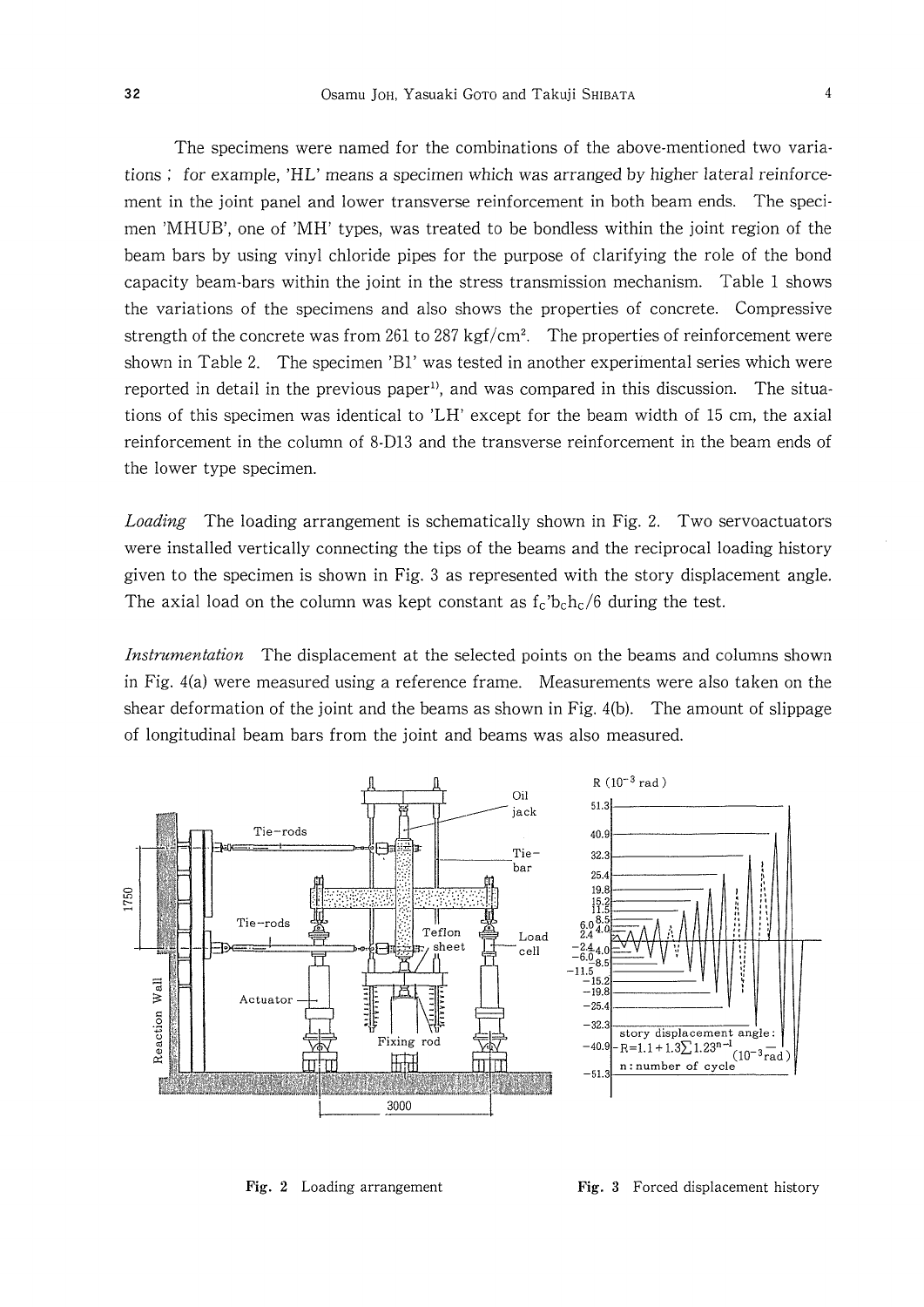

Fig. 4 Measurement

# 3. Experimental Results and Discussion

Cracking and Failure Crack patterns in the final stages of the specimens are shown in Fig. 5. The shear cracks in the joint panels of 'HH' and 'HL' with the higher lateral reinforce ment in the joints were dispersed over the entire joint regions. And contrastively the shear cracks of 'LH' with the lower lateral reinforcement appeared concentratively as a few wider diagonal cracks. No shear crack occurred in the joint of the unbonded specimen 'MHUB'. These specimens failed due to the flexure of the beam ends while the joint was not fully developed to the ultimate stages. Only the specimen 'B1' failed due to joint shear under the large deformation forced after the ultimate strength of the beams. The difference of the failing mode of 'Bl' from that of 'LH' which had the same lateral reinforcement in the joint might result from the narrower beam width and the lesser axial reinforcement in the middle depth of column.

Strength The summary of the test results and the comparison with the calculated values are shown in Table 3. The equations to obtain the calculated values are presented below the table. The calculated values of the shear cracking stresses in joints are close to the test values independently of the transverse reinforcement ratio. ln the specimen 'MHUB' with unbonded beam bars in the joint panel, however, the shear crack did not occur in the panel though the test vaiues were above the calculated values. The reason may be that the diagonal tension stresses which might result from the bond stresses of the beam bars and column bars had not developed.

 All specimens failed the with flexure of the beams and the ultimate strength ratios of the test values to the calculated values lay between 1.2 and 1.3 except 'MHUB', hence it appeared that the beam bars reached the strain hardening range at the maximum loads. The reason why the ratio of 'MHUB' was not enhanced so much may be that the strain of beam bars remained smaller even at a large deflection of the frame after the yielding because the deformable length of the beam bars was not less than the column depth and the uniform tension stress occurred along this length uniformly, and that the moment arms in the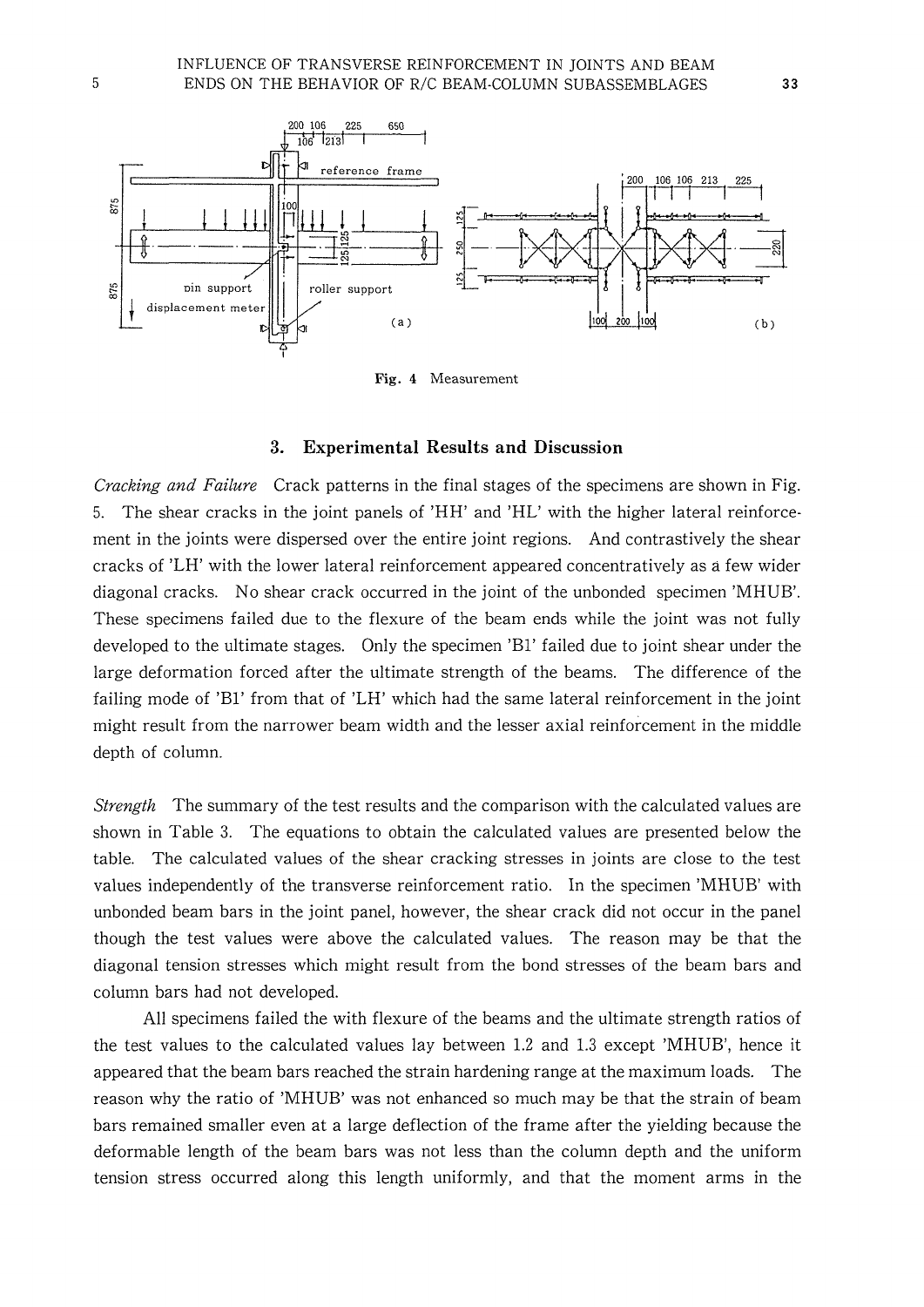

Fig. 5 Crack patterns after test

|             | shear crack in joiont |                  |                  |                              | flexural vield in beam                 |                                                                  |              |         | ultimate strength |                          |                              |              |                     |                             |                              |                              |              |
|-------------|-----------------------|------------------|------------------|------------------------------|----------------------------------------|------------------------------------------------------------------|--------------|---------|-------------------|--------------------------|------------------------------|--------------|---------------------|-----------------------------|------------------------------|------------------------------|--------------|
| Speci-      |                       |                  | $\left(1\right)$ | 2)                           | $\left(3\right)$                       | $\vert 4 \rangle$                                                | 5)           | $\circ$ | (6)               | (7)                      | 8)                           | 9)           | $\Omega$            | (10)                        | (11)                         | (12)                         | (13)         |
| men         | loading               | cycl<br>$\sigma$ | R<br>$(10^{-3})$ | $_{exp}$ $V_{col}$<br>(tonf) | $exp U_{jh}$<br>(kgf/cm <sup>2</sup> ) | $cal{U}^*_{jh}$<br>$\left \frac{\text{kgf}}{\text{cm}^2}\right $ | (3)/(4)      | ycl     | R<br>$(10^{-3})$  | $_{ex}V_{col}$<br>(tonf) | $_{cat}$ $V_{cot}$<br>(tonf) | (7)/(8)      | ⋖<br>$\overline{5}$ | $\mathbb{R}$<br>$(10^{-3})$ | $_{exp}$ $V_{col}$<br>(tonf) | $_{cal}$ $V_{cot}$<br>(tonf) | (11)/(12)    |
| HH          | $+$                   | 5<br>4           | 11.4<br>8.05     | 4.80<br>5.30                 | 32.2<br>35.6                           | 37.6                                                             | 0.86<br>0.94 | 3<br>4  | 5.31<br>5.98      | 5.53<br>5.03             | 5.14                         | 1.08<br>0.99 | 9<br>9              | 32.4<br>32.3                | 6.48<br>6.59                 | 5.03                         | 1.22<br>1.24 |
| HL          | $+$                   | 3<br>4           | 6.18<br>8.02     | 5.88<br>5.86                 | 39.4<br>39.3                           | 38.5                                                             | 1.02<br>1.02 | 3<br>3  | 4.80<br>4.67      | 5.28<br>5.40             | 5.21                         | 1.01<br>1.04 | 8<br>8              | 25.5<br>25.5                | 6.61<br>6.77                 | 5.37                         | 1.23<br>1.26 |
| MH          | $+$                   | 4<br>3           | 7.23<br>6.07     | 5.73<br>5.93                 | 38.4<br>39.8                           | 38.9                                                             | 0.99<br>1.02 | 3<br>3  | 5.46<br>4.74      | 5.39<br>5.36             | 5.21                         | 1.03<br>1.03 | 8<br>8              | 25.7<br>25.4                | 6.42<br>6.72                 | 5.37                         | 1.20<br>1.25 |
| LH          | $+$                   | 3<br>5           | 5.42<br>5.95     | 5.30<br>5.45                 | 35.6<br>36.6                           | 38.3                                                             | 0.93<br>0.96 | 3<br>3  | 4.92<br>4.72      | 5.07<br>5.01             | 5.21                         | 0.97<br>0.96 | 9<br>8              | 32.7<br>25.4                | 6.67<br>6.42                 | 5.37                         | 1.24<br>1.20 |
| <b>MHUB</b> | $+$                   | 6<br>9           | 15.4<br>32.4     | 5.81<br>5.77                 | 39.0<br>38.7                           | 37.9                                                             | 1.03<br>1.02 | 4<br>4  | 8.14<br>6.01      | 5.63<br>4.21             | 5.21                         | 1.08<br>0.81 | 6<br>9              | 15.4<br>32.4                | 5.81<br>5.77                 | 5.37                         | 1.08<br>1.07 |

Table 3 Observed and calculated values

erack

$$
v_{jh} = \frac{1}{b_j j_c} \left( \frac{M_{b1} + M_{b2}}{j_b} - V_{col} \right)
$$
  

$$
v_{jh}^* = f_t' \sqrt{1 + \frac{\sigma_o}{f_t'}}
$$

 $b_j = b_c$ ; joint width (for this case)

$$
j_c = \frac{7}{8} d_c , \quad j_b = \frac{7}{8} d_b
$$

 $f_t{'}{=}1.4\sqrt{f_c}'$  ,  $\sigma_o{=}$  column axial stress

$$
\pmb{\text{[i]}}
$$

 $cat$ 

 $(3)$  $(4)$ 

$$
calV_{col} = \frac{M_{bb}}{e l_b} \frac{l_b}{l_c}
$$
 (8)  
\n
$$
e l_b = \text{clear span of the beam}
$$
  
\n
$$
M_{bb} = 0.8 \ a_t \ f_y d_b
$$
  
\n**Quitimate**

$$
{}_{l}V_{col} = \frac{M_{bu}}{e l_b} \frac{l_b}{l_c}
$$
  
(12)  

$$
M_{bu} = 0.9 \ a_t \ f_y d_b
$$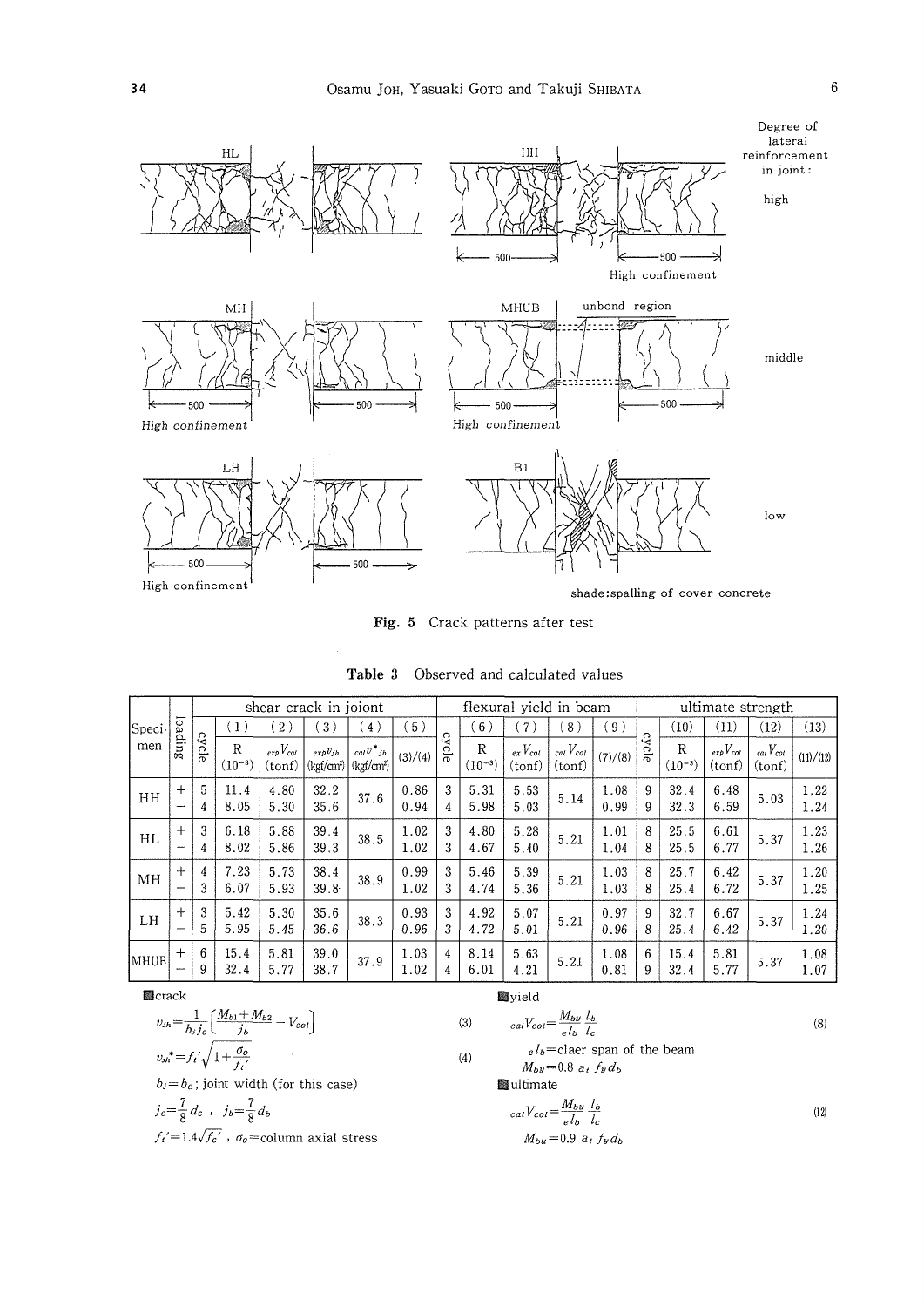cross-section of the beam ends were relatively short because the beam bars in the compression regions at the column faces did not work as compression bars and the compressive stress in concrete was duplicated.

Shear Force in Column vs. Story Deflection Angle Relations The relation between shear force induced in column and story deflection angle in each specimen is shown in Fig. 6. In the figure, the loops of the 8th cycle in which almost all specimen attained the ultimate strength were shaded. The envelope curves obtained from these  $V_{\text{cot}}R_B$  curves are shown in Fig. 7. The ductility factors which are the ratios of the deflections at ultimate strength to those at yielding are indicated in Table 4. The ductility factor of the specimen 'MHUB' at forward loading looks extremely small at first glance. This is brought about from the fact that the peak values at reversed loading cycles after yielding slightly fluctuated in the case of 'MHUB' and the maximum of peak values occurred at the rather small deflection as a result. As observed in Fig. 7 it can be said that all specimens had good deformability in the re-estimation from the view point of the limit deflections to which the yielding strength was held. But the loop shape of the specimen 'LH' showed the pinch effect clearly. Fig. 8 showed that the equivalent viscous damping factor became smaller according to the decrease of lateral reinforcement ratio in the joint panels, since the joint shear stiffness degraded after



Fig. 6 Column shear - story drift angle relations



Fig. 7 Skeleton curves in the relations of column shear - story drift angle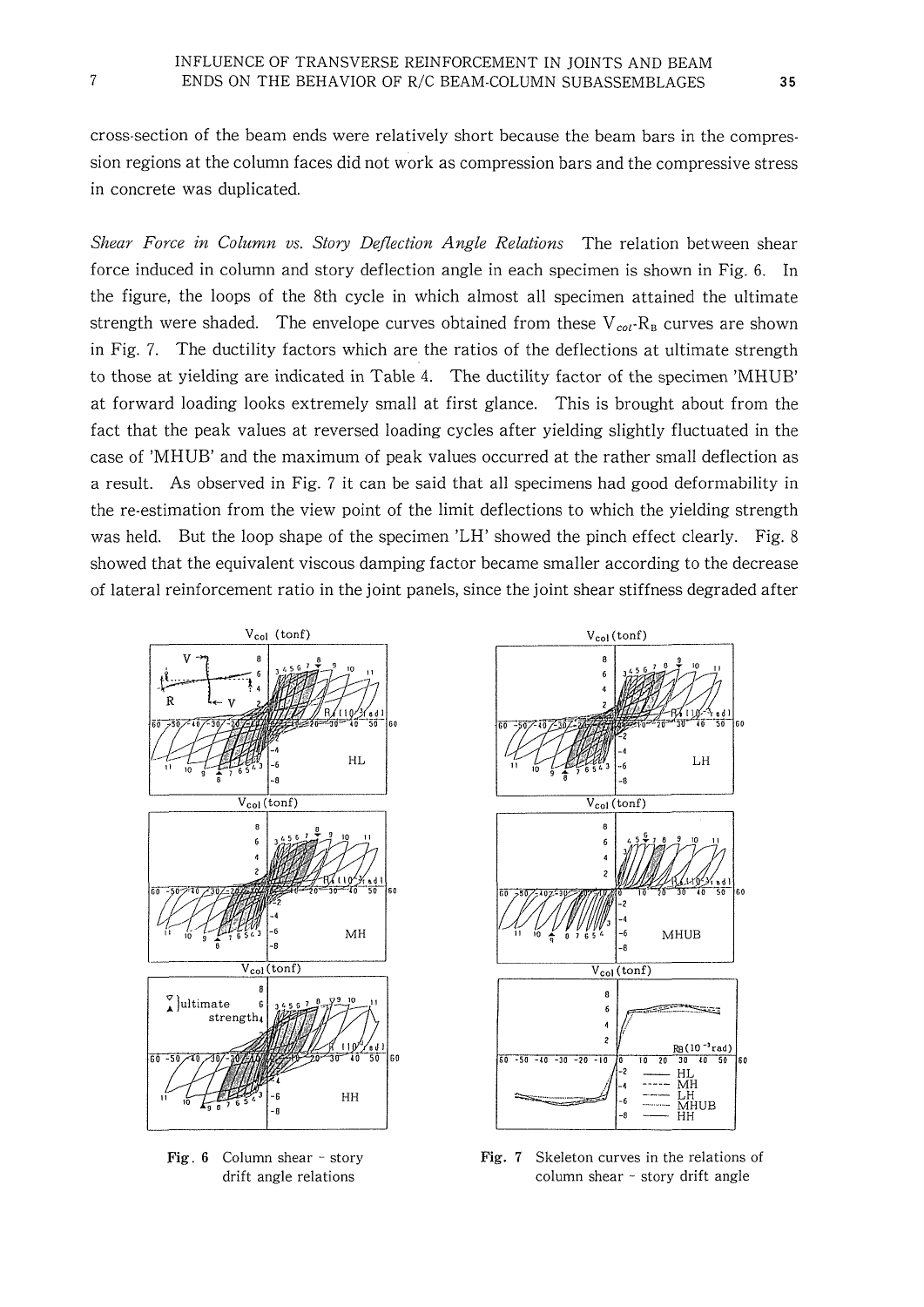| Specimen           |              | HH    | HL    | MН     | LH    | MHUB  |
|--------------------|--------------|-------|-------|--------|-------|-------|
| $R_{y}$            | ┿            | 5.31  | 4.80  | 5.46   | 4.92  | 8.14  |
| $(10^{-3} rad)$    |              | 5.98  | 4.67  | 4.47   | 4.72  | 6.01  |
| $R_{\nu}$          | $+$          | 32.4  | 25.5  | 25.7   | 32.7  | 15.4  |
| $(10^{-3} rad)$    |              | 32.3  | 25.5  | 25.4   | 25.4  | 32.4  |
|                    | $+$          | 6.0   | 5.3   | 4.7    | 6.6   | 1.9   |
| $\mu$ <sub>u</sub> | <b>START</b> | 5.0   | 5.5   | 5.4    | 5.4   | 5.4   |
| $R_{\nu}$          | $^{+}$       | >51.8 | 53.2  | > 53.2 | >53.8 | 48.3  |
| $(10^{-3} rad)$    |              | 49.6  | >59.2 | >54.5  | 52.8  | >59.2 |

Table 4 Deformability

 $R_y$ : Story drift angle at yielding of beam bars

 $R_u$ : Story drift angle at ultimate strength

 $R_{\nu}$  : Story drift angle at limit deflection

 $\mu_u$ : Ductility factor,  $R_u/R_v$ 

 $+$ : forward loading

 $-$ : backward loading

shear cracking in the joint panels and the slippage of beam bars appeared after shear cracking, as mentioned below. The equivalent viscous damping factor of 'MHUB', unbond specimen, was the smallest at all steps of deflection.

Characteristics of Deformation A superimposed illustration of the skeleton curves in the relations of joint shear stress vs. deformation is shown in Fig. 9, except 'HH' and 'LH' in which the shear deformation measuring was defective. The shear stiffnesses of 'HL' and 'MH' degraded just after cracking diagonally in the joint panels. As in Fig. 7, the shear deformation after cracking became larger with the less lateral reinforcement in the joint panel, it was



Fig. 8 Equivalent viscous damping factors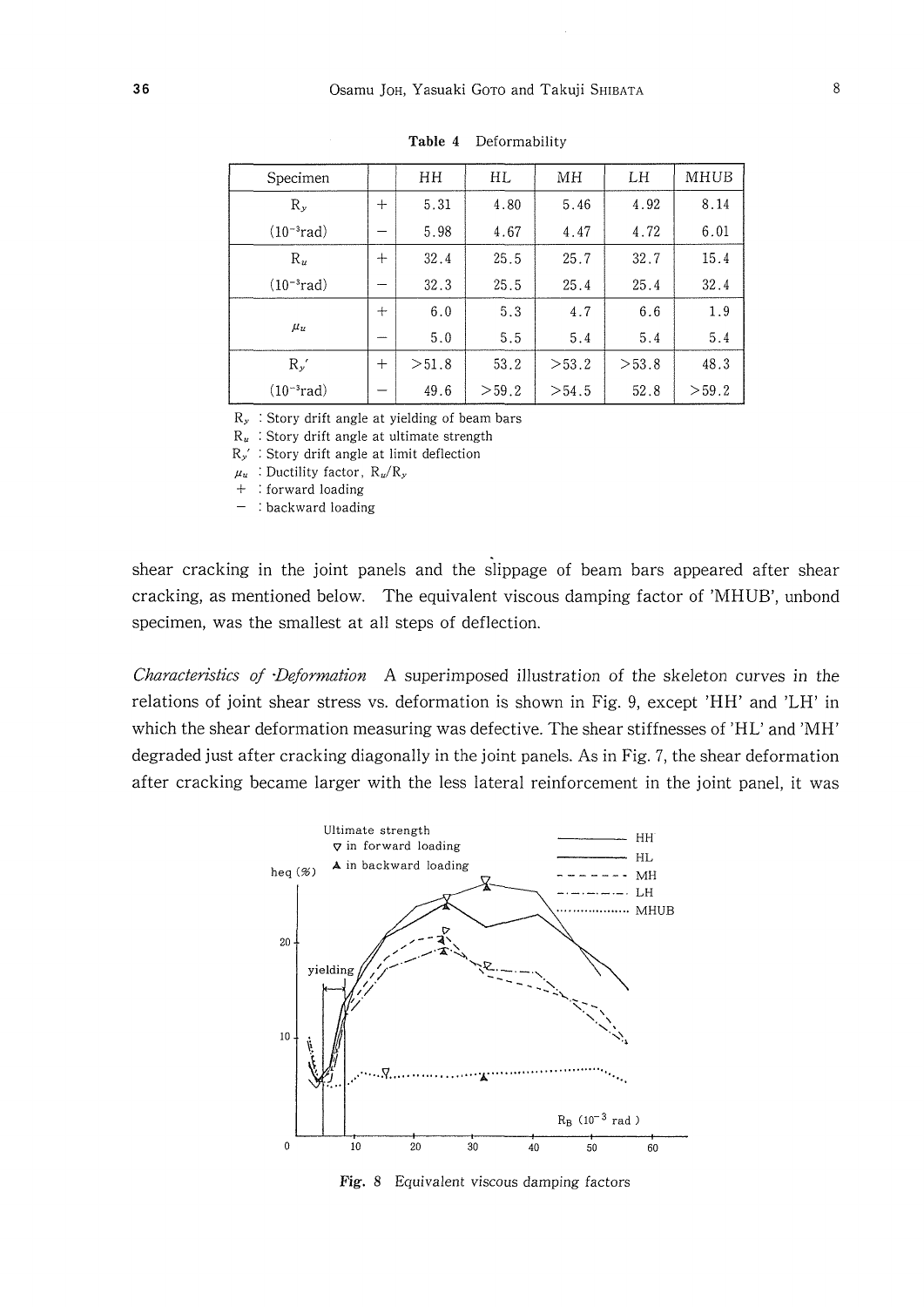

Fig. 9 Skeleton curves in the relations of joint shear stress 一 shear deformation relations

shown that the lateral reinforcement could relieve the stiffness degradations of joint panels.

 Fig. 10 indicates the relation between the slippage of beam bars and story deflection. The slippage was the relative displacement between the center line of the column depth and the referring point which was placed on the column face on the beam bars before the test. As the measuring points on the beam bars were located at a distance of  $4 \text{ cm}$  from the column faces, the correction for the difference between the measuring points and the referring points was made using the strain of beam bars. Properly the slippage of 'MHUB' appeared simultaneously with the beginning of loading. The slippage of the other specimens began after yielding of the beam bars, and the amount of slippage, especially during pull-out loading, decreased roughly in accordance with the amount of lateral reinforcement in the joints.

Strains in Reinforcement Fig. 11 shows the distributions of strains along the top bars at their yielding (corresponding to the third or 4th cycle), at the ultimate strength (the 8th or gth cycle) and at the larger deflection (the 11th cycle) . The length of yield region measured from the column face developed larger toward the beam tips as the transverse reinforcement in the beam ends decreased, and penetrated more into the joint as the lateral reinforce ment in the joint panels decreased. In the case of 'HL', the lengths toward the beam tips were the largest and extended to the length equivalent to the beam depth of 35 cm at the final stage of loading, and the lengths penetrated into the joint were the smallest and less than one-third of the column depth.

 Fig. 12 shows the strain distributions of colurnn bars at the same height within the joint panels compared with each other in the same height. The strain reached about  $-230 \times 10^{-6}$ when subjected to the axial force alone. The strain distribution curves of 'MHUB', in which the stress transmission was mainly composed of the diagonal strut mechanism, are presented as groups of straight lines with crossing points at the center of column depth. ln the strain distribution of the specimens except 'MHUB', relatively great values of the tension strain appeared in vertical bars around the central parts of the column after cracking in the joint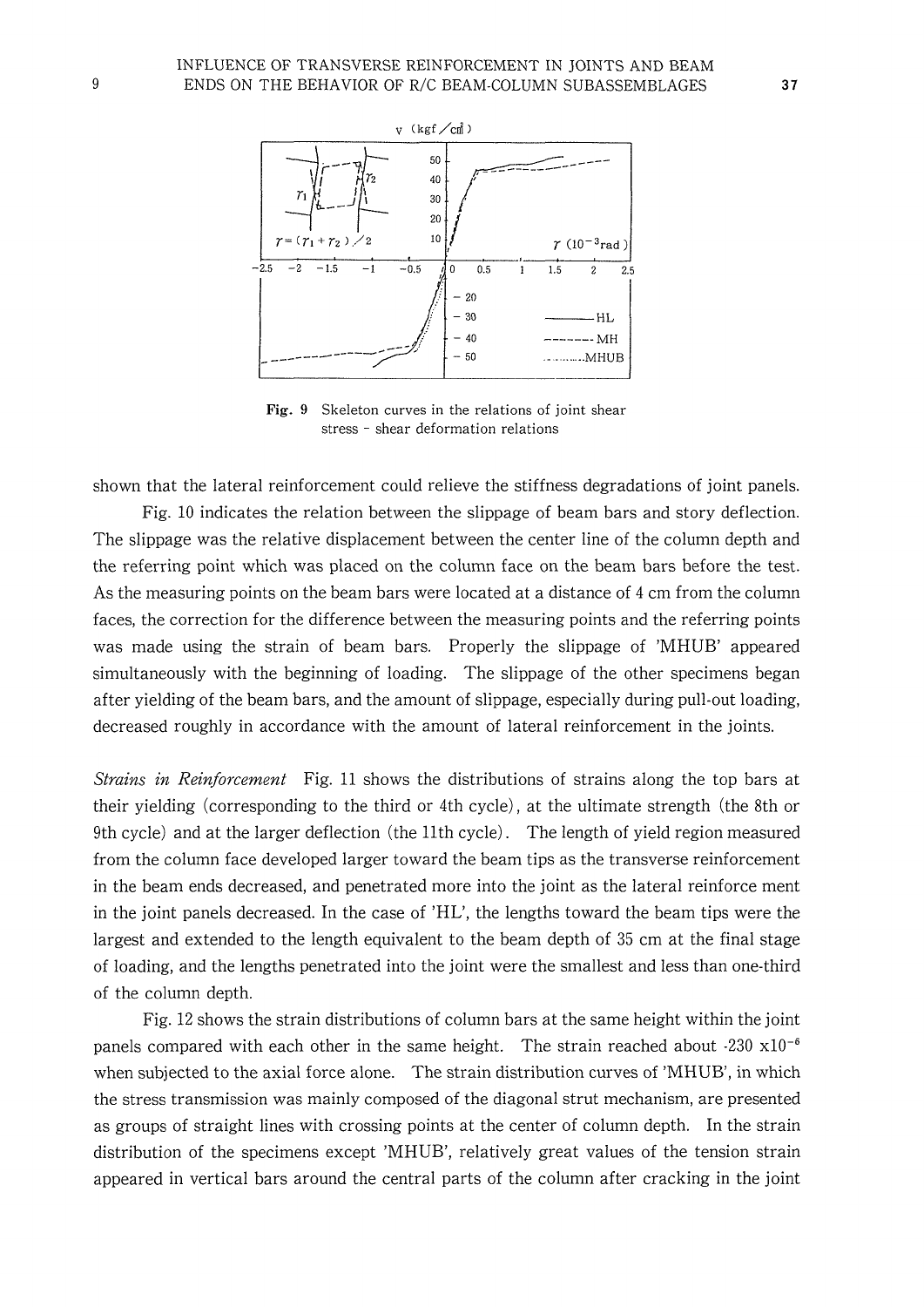

Fig. 10 Beam bar slippage - story drift angle relations



Fig. 11 Strain distributions of beam bars

Fig. 12 Strain distributions of longitudinal column bars in joints